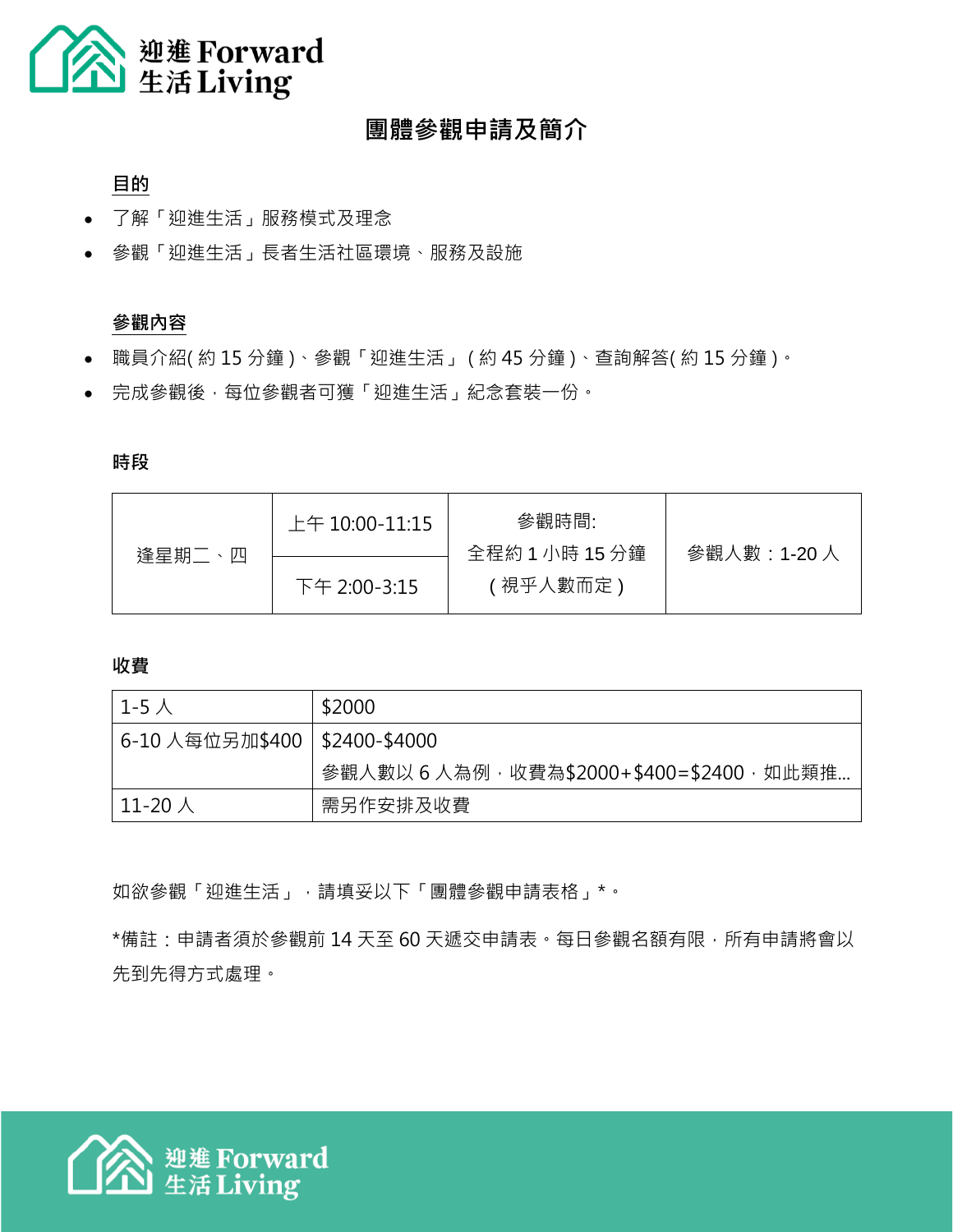

# **團體參觀申請表格**

| Name of organization / Institution/ University<br>參觀團體 / 機構 / 大學名稱: | <u> 1989 - Johann John Stein, mars an deus Frankrik (f. 1989)</u>                                                |
|---------------------------------------------------------------------|------------------------------------------------------------------------------------------------------------------|
| Address of organization / Institution<br>團體 / 機構 / 大學地址:            |                                                                                                                  |
| Address of organization / Institution<br>團體 / 機構 / 大學地址:            |                                                                                                                  |
| Contact Person 聯絡人:                                                 | and the control of the control of the control of the control of the control of the control of the control of the |
| Position 職銜:                                                        |                                                                                                                  |
| Phone No. 聯絡電話:                                                     |                                                                                                                  |
| Fax 傳真:                                                             |                                                                                                                  |
| Email 電郵:                                                           |                                                                                                                  |
| Type of visitors 參觀者類別                                              |                                                                                                                  |
| $\Box$                                                              |                                                                                                                  |
| $\Box$                                                              |                                                                                                                  |
| $\Box$                                                              |                                                                                                                  |
| $\Box$                                                              |                                                                                                                  |
| Language 語言: □ Cantonese 廣東話 □ English 英語 □ Putonghua 普通話           |                                                                                                                  |
| No. of visitors 參觀人數: □ 1-5 人 □ 6-10 人 □ 11-20 人                    |                                                                                                                  |
| Date of visitation 計劃參觀日期: __________________                       | □ 星期二<br>□ 星期四                                                                                                   |
| Visiting Time 參觀時間: □ 10:00-11:15 or 或 □ 14:00-15:15                |                                                                                                                  |
| Remarks (Interested areas / special requests):                      |                                                                                                                  |
| 備註 (特別參觀的地方 / 要求):                                                  |                                                                                                                  |